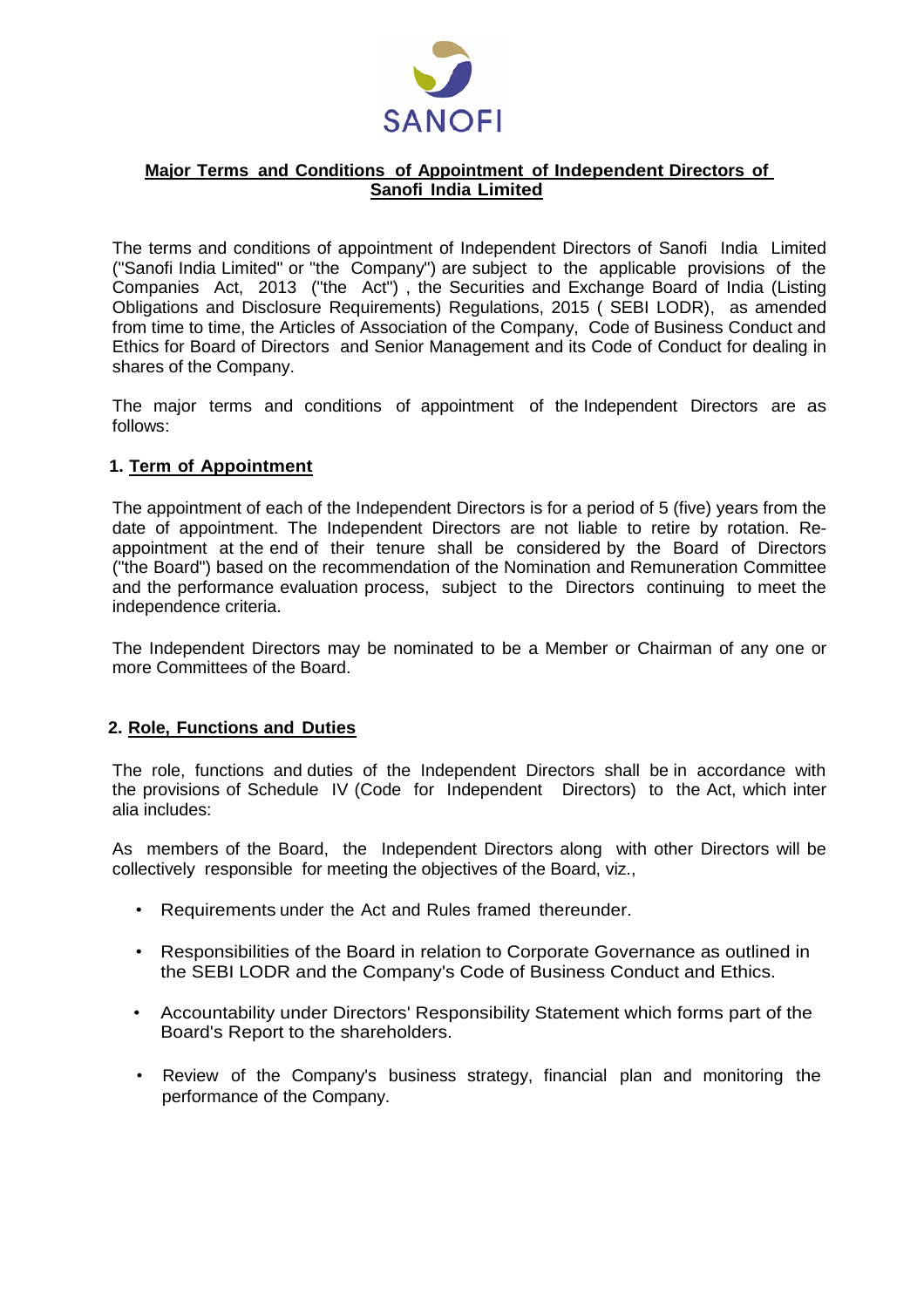- Safeguarding the interest of all stakeholders.
- Advise and counsel the management in their respective areas of expertise.

# **3. Remuneration**

The Independent Directors shall be paid sitting fees for attending the meetings of the Board and the Committees of which they are members. The sitting fees payable shall be determined by the Board from time to time.

In addition to the sitting fees, the Independent Directors may also be paid a commission, as may be determined by the Board, as recommended by the Nomination and Remuneration Committee after considering the performance of the Company and the performance and contribution of the Directors, as evaluated by the Board.

The Company will reimburse the Independent Directors such expenditure, as may be incurred by them while performing their role as an Independent Director of the Company, including expenditure incurred by them for travel, accommodation or any out-of-pocket expenses for attending Board *I* Committee Meetings, General Meetings, Court Convened Meeting, meetings with Shareholders *I* Creditors *I* Management, site visits, induction and training programs.

### **4. Business Conduct and Ethics**

The Independent Directors of the Company shall comply with the Company's Code of Business Conduct and Ethics.

Unless specifically authorized by the Company, the Independent Directors shall keep confidential all information concerning the Company and shall not divulge or disclose the same to any person during the term of their appointment. Their obligation of confidentiality shall survive cessation of their directorship with the Company.

The provisions of the Securities and Exchange Board of India (Prohibition of Insider Trading) Regulations, 2015 and the Company's Code of Conduct for dealing in shares of the Company, as amended from time to time, prohibiting disclosure or use of unpublished price sensitive information shall be applicable to the Independent Directors.

### **5. Insurance**

The Company has taken appropriate Directors' and Officers' Liability Insurance Policy and has paid premium for the same. The Company shall continue to maintain such insurance cover during the term of the appointment of the Independent Directors.

### **6. Disclosures**

During the tenure of their directorship, the Independent Directors shall notify promptly the Company of any change in their directorships and shall provide all disclosures and information as may be required under the applicable laws. They shall also upon becoming aware of any potential conflict of interest with their position as Independent Directors of the Company, promptly disclose the same to the Board of Directors.